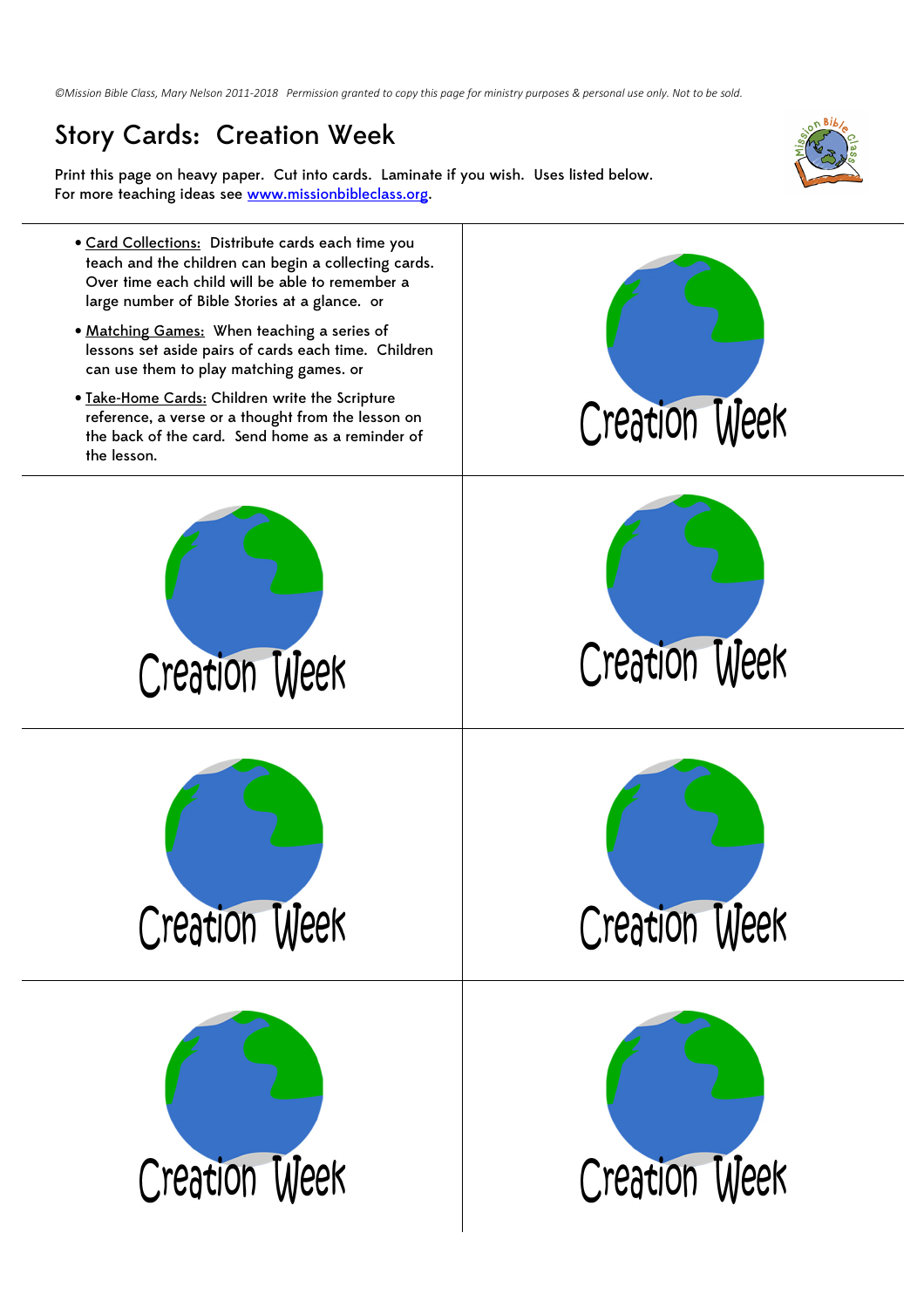

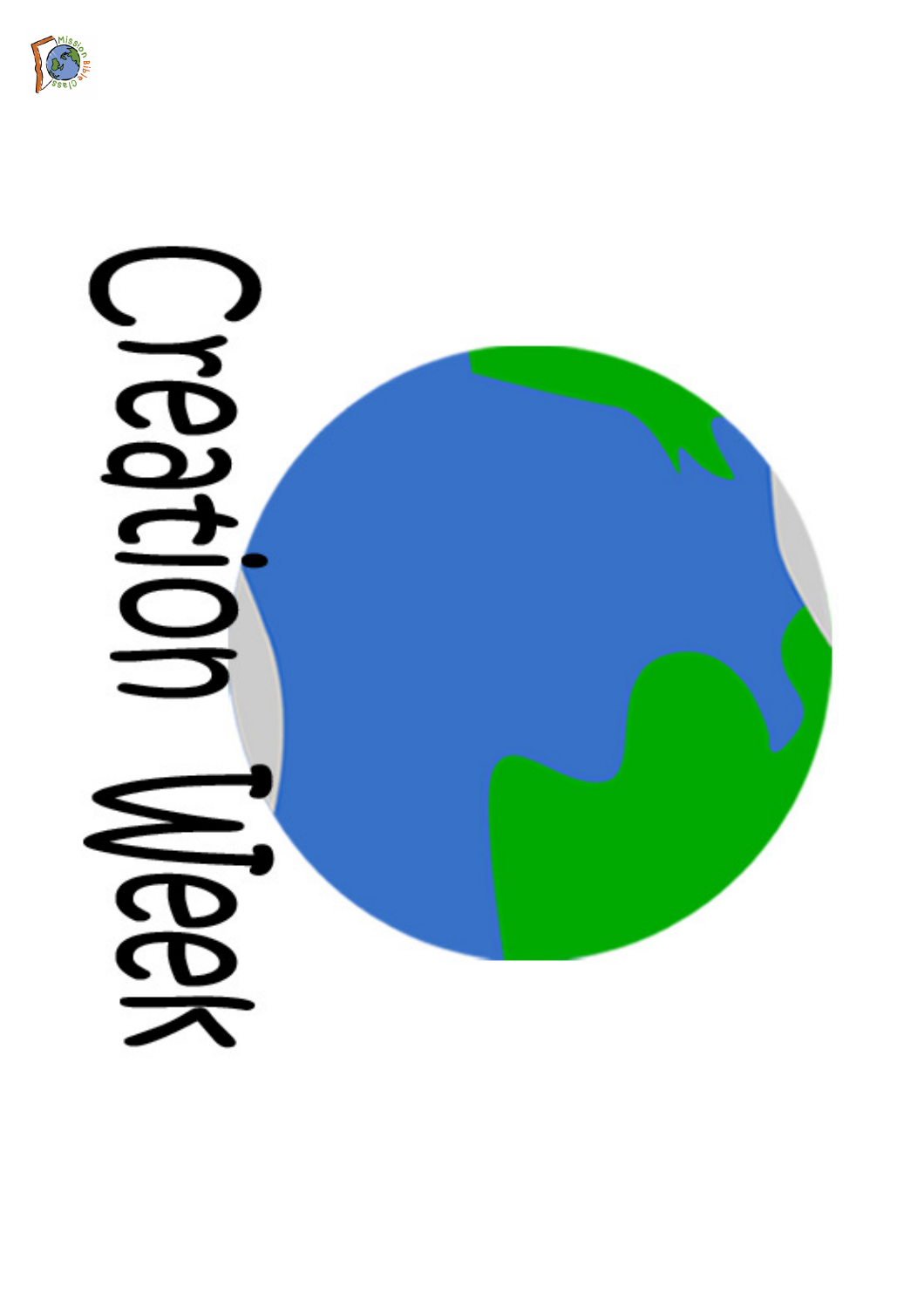

## Story Bookmarks: – Creation Week

Print this page on thick paper and then cut bookmarks apart. Use the bookmarks to mark places in Bibles so that children can read aloud. Have children write the Scripture reference for the story or copy a verse. For class review you might have children write notes or jot down important words in the story. For more teaching ideas visit www.missionbibleclass.org